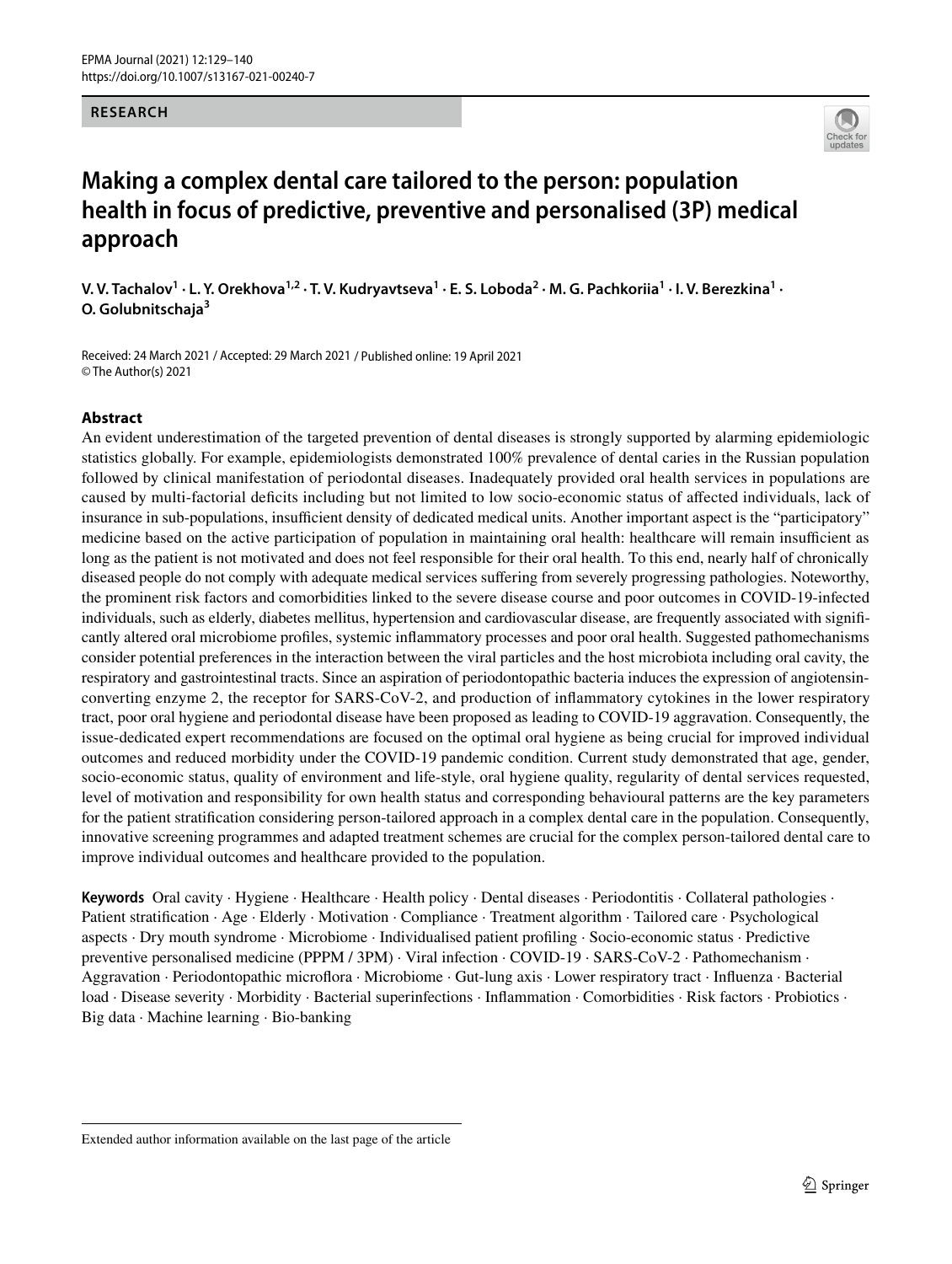### **Introduction**

### **Oral cavity health is pivotal for prediction and prevention of associated pathologies**

Oral cavity health is in focus of advanced 3PM strategies due to its key role in predicting and preventing dental diseases which may further cascade associated systemic efects and pathologies [\[1](#page-9-0)[–5](#page-9-1)]. Individualised approach has been demonstrated as being particularly efective in implementing 3PM strategies in dentistry [\[6](#page-9-2)[–8](#page-9-3)].

Furthermore, suboptimal health conditions and reversible damage are particularly attractive for the cost-efective targeted prevention in dentistry that is central for the healthcare at large [\[5,](#page-9-1) [6\]](#page-9-2). General chronic periodontitis (GCP) is a bacterial inflammatory disease that destroys the supporting structures of the teeth [\[9](#page-9-4), [10\]](#page-9-5) affecting the majority of adults worldwide and leading to associated systemic disorders in a reciprocal manner [\[11,](#page-9-6) [12\]](#page-9-7). Targeted prevention of GCP is an attractive focus of PPPM strategies in dentistry considering the tremendous socioeconomic impact of the disorder [\[13\]](#page-9-8).

### **Periodontal disease as the prominent example requesting healthcare improvements**

The fact of an evident underestimation of the targeted prevention of dental diseases is strongly supported by alarming epidemiologic statistics globally. For example, epidemiologists demonstrated 100% prevalence of dental caries in the Russian population followed by clinical manifestation of periodontal diseases [\[2\]](#page-9-9). In combating these trends, professional oral care and individualised medical services play an important role [\[14](#page-9-10)[–17](#page-9-11)]. Furthermore, to raise the awareness in the area is essential to advance the overall efficacy of the oral care in the population  $[18, 19]$  $[18, 19]$ .

Inadequately provided oral health services in populations are caused by multi-factorial deficits including but not limited to the low socio-economic status of afected individuals (low educational level and income), lack of insurance in sub-populations, insufficient density of dedicated medical units  $[20, 21]$  $[20, 21]$ . Another important aspect is the "participatory" medicine based on the active participation of population in maintaining oral health. To this end, healthcare will remain insufficient as long as the patient is not motivated and does not feel responsible for their oral health [\[17,](#page-9-11) [22–](#page-9-16)[24](#page-9-17)]. Contextually, nearly half of chronically diseased people do not comply with adequate medical services suffering from severely progressing pathologies [\[25\]](#page-9-18).

### **Age as a potential determinant for patient stratifcation and tailored 3PM strategies**

It is evident that individual age groups behave diferently towards healthcare measures including the spectrum of medical services requested, their duration, quality and costs. Healthcare challenges in elderly should be discussed from various perspectives including medical, mental and social aspects; in particular, general "hypofunction" and "dysfunction" towards oral disorders have been reported for this sub-population [\[26](#page-9-19)[–32](#page-9-20)]. Specifc psychological features of this patient group should be taken into consideration such as losing physical and fnancial independence, amongst others [[33,](#page-10-0) [34](#page-10-1)]. Adapted concepts of optimal oral care have been presented specifcally for geriatrics and gerontology demonstrating that full recovery can be reached before irreversible frailty with symptoms of decreased articulation, choking/ spillage at eating, and increasingly unchewed food. Still, this is considered to be a health condition, but not a disease. Contextually, specifc measures of oral hygiene and dental prevention should be appropriately adapted to the needs of this age group preventing oral dryness, reduced occlusal force, decreased tongue-lip motor function, decreased tongue pressure, decreased masticatory function, and deterioration of swallowing function which collectively lead to the oral hypofunction with advanced ageing [[40–](#page-10-2)[42](#page-10-3)].

The aim of this article is to investigate the age-related aspects as a variable for adapted 3PM strategies, personalised programmes for prediction and prevention of diminishing oral health as well as co-prevention of related pathologies and poor individual outcomes.

# **Working hypothesis**

The current study hypothesised that age, gender, socioeconomic status, quality of environment and life-style, oral hygiene quality, regularity of dental services requested, level of motivation and responsibility for own health status, and corresponding behavioural patterns are the key parameters for patient stratifcation considering person-tailored approach in a complex dental care in the population. If so, adapted screening programmes and treatment schemes are crucial for the complex person-tailored dental care to improve individual outcomes and healthcare provided to the population.

# **Study design**

#### **Patient recruitment and stratifcation**

The study enrolled 706 dental patients (529 women and 177 men) aged between 18 and75 years. Potential gender-related differences have not been considered by current study. The recruited patients have been stratifed by the age and according to the WHO recommendations [\[31](#page-9-21)] and have been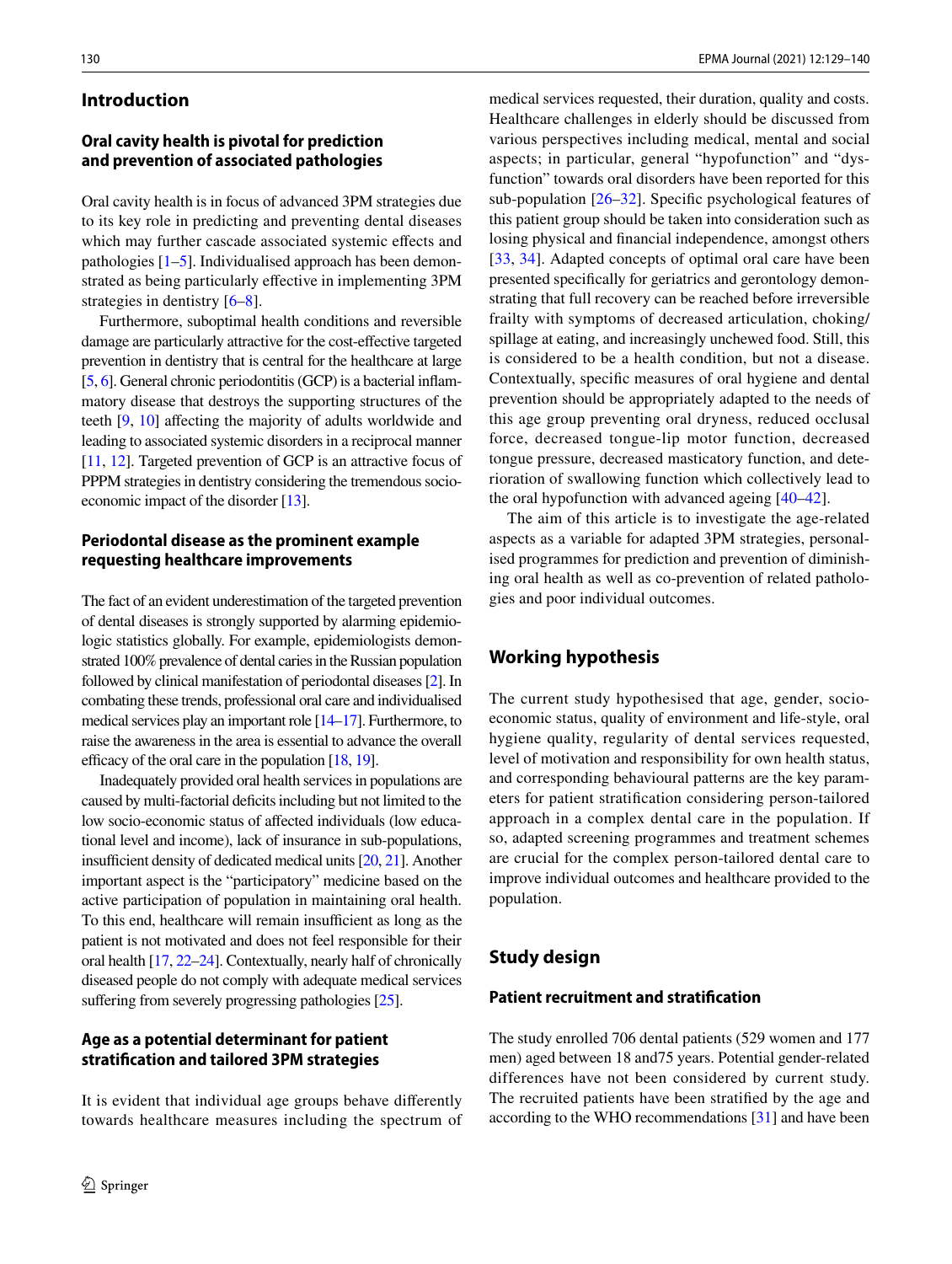grouped as follows: (A) between18 and 24, (B) between 25 and 44, (C) between 45 and 60, (D) between 61 and 75 years of age.

#### **Application of the specialised survey**

The participants underwent a comprehensive survey developed at Therapeutic Dentistry and Periodontology Department, Pavlov First Saint Petersburg State Medical University specifcally for the purposes of this study. The survey comprises the questions regarding.

- 1. The current status of the individual dental health
- 2. the lasting exposure to specifc occupational hazards such as abrasives, acids, low and high temperatures, heavy physical activity, heavy metal salts
- 3. The individual attitude of the patient towards the oral cavity disease prevention and their general knowledge towards the most optimal oral care.

The specialised survey has been developed based on the expertise collected at Therapeutic Dentistry and Periodontology Department, Pavlov First Saint Petersburg State Medical University regarding the origin of the oral cavity diseases and corresponding protective measures which are in consensus with up-to-date international knowledge in the area as described in the literature [\[1](#page-9-0), [3,](#page-9-22) [9](#page-9-4), [14,](#page-9-10) [15,](#page-9-23) [31](#page-9-21), [32,](#page-9-20) [34](#page-10-1)].

### **Statistics**

The descriptive statistics were performed presenting corresponding data as a percentage of total for each feature analysed. The groups were compared by the chi-square criterion. Multiple comparisons were analysed using the Holm-Bonferroni method. Statistical estimates were carried out using LBM SPSS Statistics 20.0. Statistically signifcant values were considered by  $P < 0.05$ .

# **Recruited respondents refect well the demographic profle of visitors to the dental care specialists**

Figure [1](#page-2-0) demonstrates stratifcation of 706 patients by age and gender recruited for the study and underwent the specialised survey.

The stratified age groups differ significantly  $(P<0.001)$  from each other regarding the frequency of their visits to the dental care specialists that refects well general statistics monitored by dental care centres in St. Petersburg, Russia. To this end, the most frequent visitors were young people aged between 18 and 24 years (35.9% women and 45.8% men). In contrast, the rarest visitors were people aged between 61 and 75 years (5.7% women and 2.3% men). Regularity and reasons of dental visits by patients in diferent age groups are outlined in Table [1.](#page-3-0) Onethird of the respondents within the participating groups visited a dentist twice a year. Patients aged between 61 and 75 years visited dentists less than once a year.

Table [1](#page-3-0) shows that the routine oral cavity treatment is more often taken by patients between 25 and 44 years old (40.7%). Consequently, in this group, the number of visits to a dentist with acute pain is lower than in any other group of comparison. Young people (between 18 and 24 years old) are most frequent visitors for preventive check-up.

The largest portion of respondents who used to seek medical treatment of acute toothache was registered for groups between 45 and 60 (20%) and between 61 and 75 (17.6%) years old that corresponds well with the fact that only onethird of them take routine oral cavity treatments.

### **Chronic disorders in stratifed patient groups**

Responders have been analysed towards their collateral chronic disorders such as cardiovascular diseases, diabetes,



<span id="page-2-0"></span>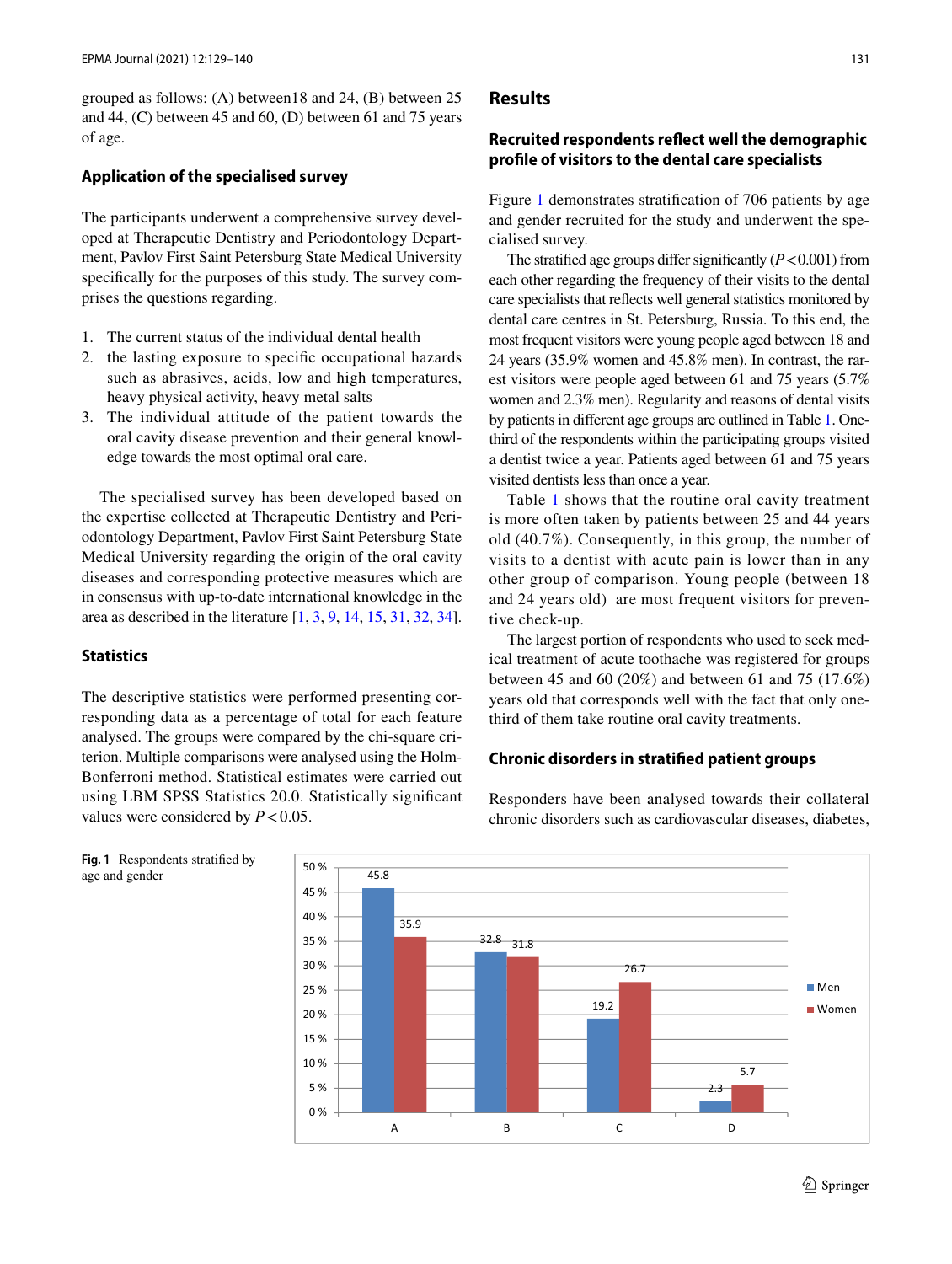and D;  $P_{BC}$ —level of significance of difference between groups B and C;  $P_{BD}$ —level of significance of difference between groups B and D;  $P_{CD}$ —level of significance of difference between groups C and D

<span id="page-3-0"></span>

| No. | Indicator                           |                                                                                | 18 to 24 years<br>old, $N = 271$                          | 25 to 44 years<br>old, $N = 226$                          | 45 to 60 years<br>old, $N = 175$                           | 61 to 75 years<br>old, $N=34$                                  | Significance<br>$\boldsymbol{P}$                                                                                                           |
|-----|-------------------------------------|--------------------------------------------------------------------------------|-----------------------------------------------------------|-----------------------------------------------------------|------------------------------------------------------------|----------------------------------------------------------------|--------------------------------------------------------------------------------------------------------------------------------------------|
| 1   | Group<br>Frequency of dental visits | Less than once a year<br>Less than twice a year<br>Once a year<br>twice a year | A<br>34 (12.5%)<br>54 (19.9%)<br>84 (31.0%)<br>99 (36.5%) | B<br>39 (17.3%)<br>34 (15.0%)<br>76 (33.6%)<br>77 (34.1%) | C<br>46(26.3%)<br>$27(15.4\%)$<br>53 (30.3%)<br>49 (28.0%) | D<br>$12(35.3\%)$<br>$3(8.8\%)$<br>$7(20.6\%)$<br>$12(35.3\%)$ | $P_{\rm AB} > 0.05$<br>$P_{AC}$ < 0.01<br>$P_{AD}$ < 0.01<br>$P_{BC} > 0.05$<br>$P_{\rm BD}$ > 0.05                                        |
| 2   | Reason for dental visits            | Routine oral cavity treatment<br>Acute pain<br>Preventive check-up             | 72 (26.6%)<br>24 (8.9%)<br>175 (64.6%)                    | 92 (40.7%)<br>$20(8.8\%)$<br>$114(50.4\%)$                | 65 (37.1%)<br>$35(20.0\%)$<br>75 (42.9%)                   | 13 (38.2%)<br>$6(17.6\%)$<br>$15(44.1\%)$                      | $P_{CD}$ > 0.05<br>$P_{AB} > 0.05$<br>$P_{\rm AC}$ > 0.05<br>$P_{AD} > 0.05$<br>$P_{BC}$ < 0.001<br>$P_{\rm BD}$ < 0.01<br>$P_{CD}$ < 0.01 |

gastrointestinal diseases, chronic kidney disease, and liver disease, amongst others. Figure [2](#page-3-1) summarises collected data.

Respondents in the oldest group (between 61 and 75 years old) demonstrate the highest level of chronic diseases, namely 87.5% followed by the group between 45 and 60 years old (75.8%).

### **Oral care preferences in stratifed patient groups**

Collected statistics demonstrate that 80.2% of respondents in all groups taken together, clean their teeth twice a day. However, a significant difference  $(P < 0.05)$  has been observed between the oldest and youngest groups of patients, namely 29.4% versus 11.1%, respectively. More than a half of respondents replace the toothbrush every 2 months. However, some of them replace the toothbrush only if it wears out or broken, that is more typical for the oldest group (38.1%). The stratifed patient groups difer signifcantly in their preferences towards oral care approach and products as demonstrated in Fig. [3.](#page-4-0)

Only a toothbrush and toothpaste are used by 10%, 14.2%, 12% and 35.3% of responders in groups A, B, C and D, respectively, and only toothbrush is used by 15.5%, 8.4%, 17.1% and 2.9% in corresponding groups. Floss is more frequently used by younger responders in contrast to the mouthwash preferred rather by the oldest group. Noteworthy, 0.6% of responders in group C do not make any use of the oral hygiene measures and instruments (Fig. [4\)](#page-4-1).

<span id="page-3-1"></span>**Fig. 2** Frequency of chronic disorders in stratifed patient groups; cardiovascular diseases, diabetes, gastrointestinal diseases, chronic kidney disease, and liver disease, amongst others, have been considered; signifcance of a diference between all groups involved is  $P_{\rm ABCD}$  < 0.001

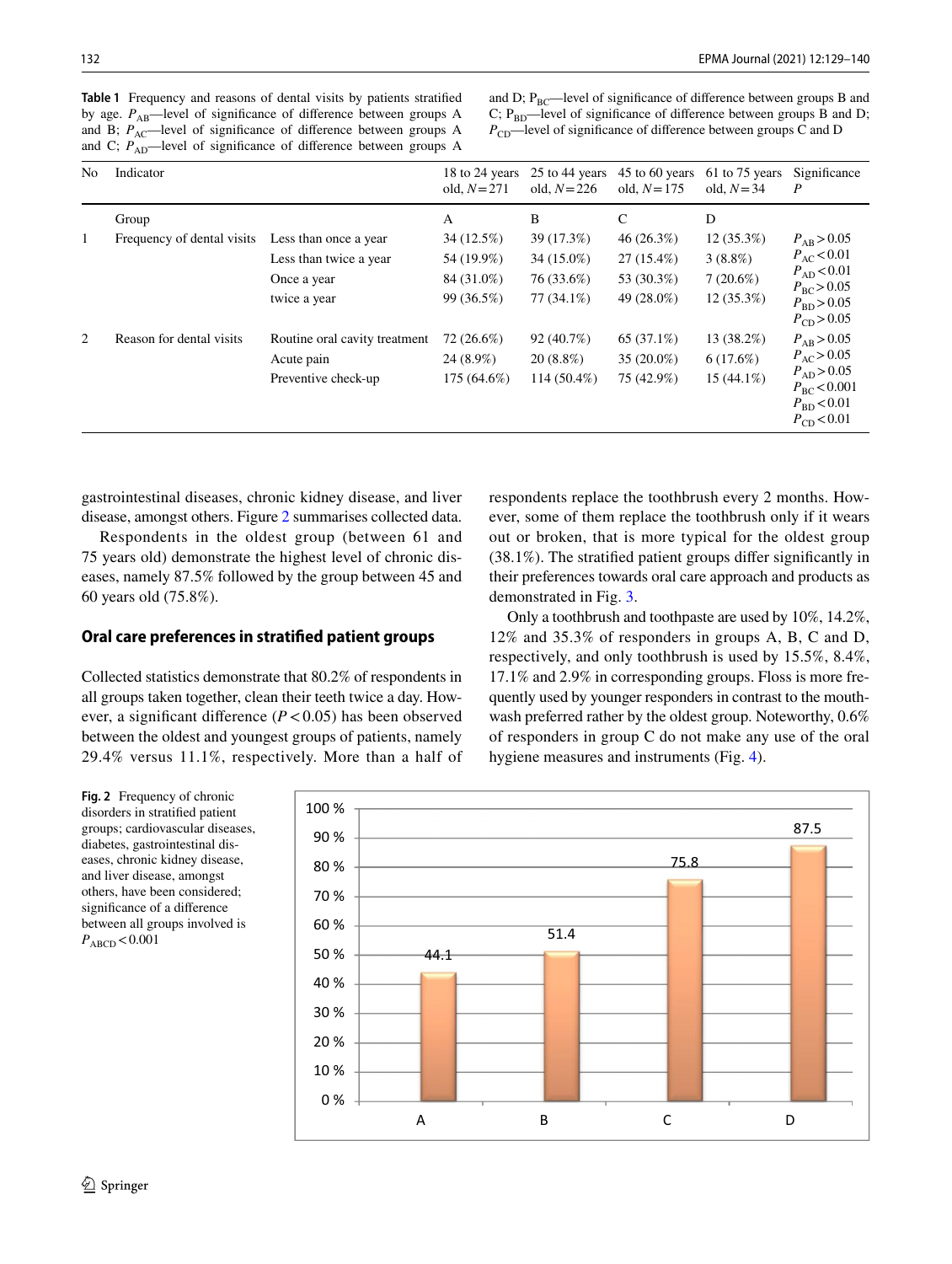# **Data interpretation in the context of 3P medicine**

### **Periodontal and systemic diseases—the functional link**

Periodontal diseases (PDs) are widespread in both developed and developing countries and afect about 20–50% of world populations. PDs are prevalent through the entire age spectrum from adolescence to elderly challenging therefore global public healthcare systems [[35\]](#page-10-4). Periodontal disease is characterised by the destruction of connective tissues of the periodontium and alveolar bone that may lead not only to local symptoms, but also to systemic diseases and/or their complications, such as cardiovascular diseases, diabetes, liver disease, chronic obstructive pulmonary disease and several types of cancer [[36](#page-10-5)]. Proposed mechanisms include bacteraemia and concomitant systemic infammation, elevated C-reactive protein patterns and imbalanced oxidative stress [[3,](#page-9-22) [36\]](#page-10-5). Risk factors such as poor oral hygiene, irregular dental care, diabetes mellitus, smoking, ageing, medication and stress overload—individually and synergistically—promote PD development in populations [\[35\]](#page-10-4). Furthermore, a robust evidence demonstrates a reciprocal relationship between PD development and systemic diseases including but not restricted to systemically altered microbiome and infammation [[3\]](#page-9-22), chronic kidney disease [\[3,](#page-9-22) [36\]](#page-10-5), neurodegenerative pathologies [[37](#page-10-6)] as well as bacterial superinfections, pneumonia and sepsis characteristic for viral epidemics such as the actual COVID-19 pandemic condition (see the dedicated subchapter provided below). PDs signifcantly increase risks of cardiovascular diseases



<span id="page-4-0"></span>**Fig. 3** Oral care preferences in the stratifed patient groups; significance of a difference between groups A and B is  $P_{AB}$  < 0.05; significance of a difference between groups A and C is  $P_{AC} > 0.05$ ; significance of a difference between groups A and D is  $P_{AD}$  < 0.001; significance of a difference between groups B and C is  $P_{BC}$ <0.01; significance of a difference between groups B and D is  $P_{BD}$  <0.01; significance of a difference between groups C and D is  $P_{CD}$  < 0.05



<span id="page-4-1"></span>**Fig. 4** Regularity of professional oral care in stratifed patient groups: Particular diference was observed considering the frequency of professional oral care used by youngest and oldest groups: either "never" or "once a year" was most characteristic for the oldest group compared to all other groups, whereas "more than once a year" was the most characteristic for the youngest group; signifcance of a diference between groups A and B is  $P_{AB}$ >0.05; significance of a difference between groups A and C is  $P_{AC} > 0.05$ ; significance of a difference between groups A and D is  $\widetilde{P_{AD}}$  <0.01; significance of a difference between groups A and D is  $P_{BC} > 0.05$ ; significance of a difference between groups B and D is  $P_{\text{BD}} > 0.05$ ; significance of a difference between groups C and D is  $P_{CD}$  > 0.05

and mortality rates in patients with co-incidence of diabetic history and severe PD forms compared to no or mild PD [[38](#page-10-7)]. Periodontitis is highly relevant for maternal infections, preterm birth, low birth weight and preeclampsia [[35\]](#page-10-4).

Although PDs are characterised by a local infammatory process, several studies have shown that infammatory mediators produced during this process, as well as subgingival species and bacterial components, can get disseminated from the oral cavity leading, therefore, to various extra-oral diseases including systemic infammation and cancers [[38\]](#page-10-7). To this end, carcinogenesis associated with periodontal species has been observed in both the oral cavity and in extra-oral sites known as the "oro-digestive" cancer types: oral, oesophageal, gastric, colonic and pancreatic malignancies [[38](#page-10-7)].

# **Association between periodontal diseases, bacterial overload and poor outcomes of viral infections: lessons for protective measures under pandemics**

#### **Experience collected in the past with infuenza outbreaks**

During infuenza outbreaks, it has been observed that respiratory viruses were associated with bacterial superinfections as the common feature for a particularly severe disease course and the primary cause of death opposed to the virus itself as evident, for example, for infuenza in 1918, H1N1 infuenza in 2009 [\[39\]](#page-10-8) and others. Periodontopathic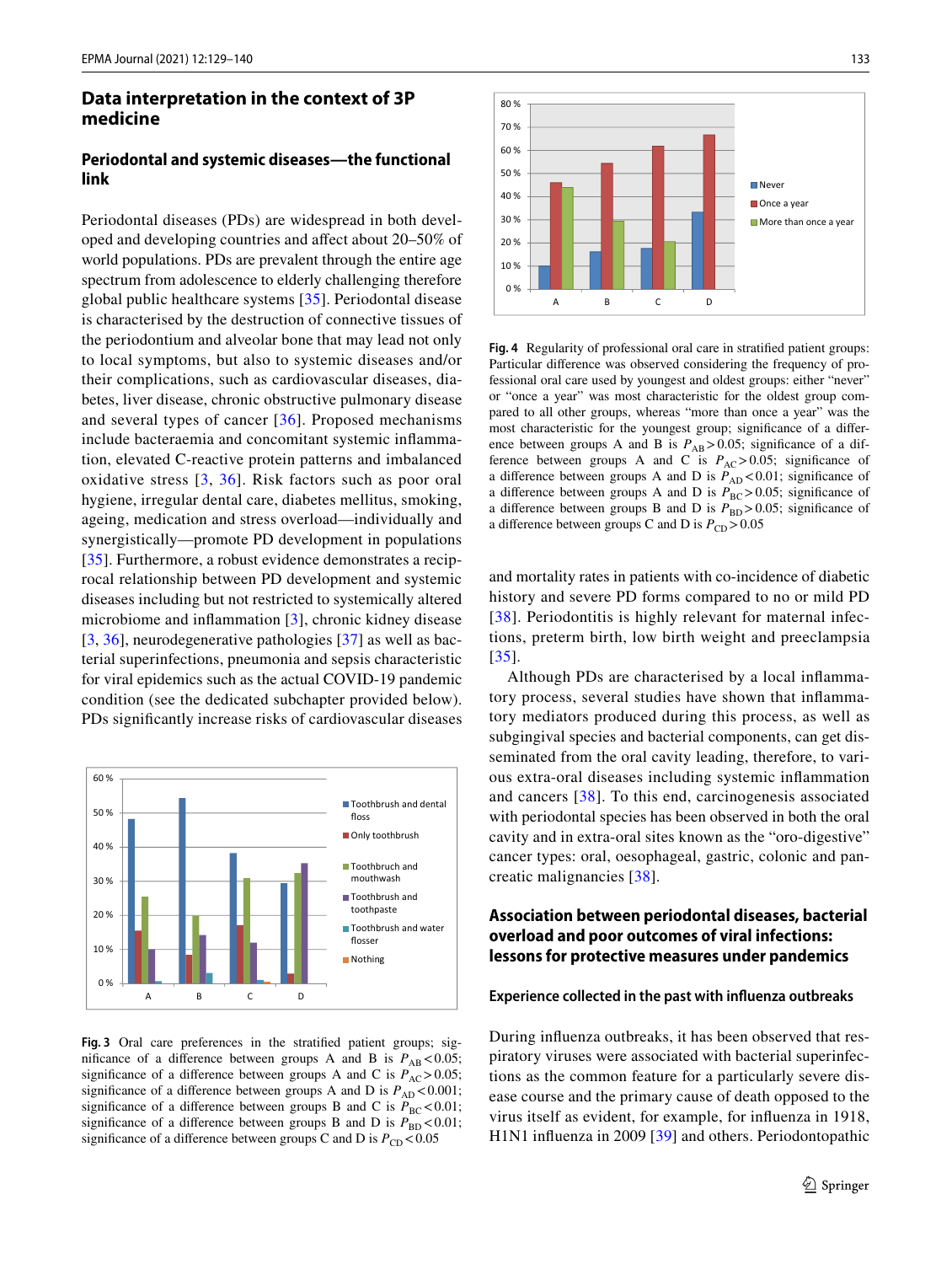microflora has been demonstrated as being implicated in imbalanced microbiome alterations, systemic infammation and pneumonia development, in severe cases leading to sepsis and death. Contextually, the most optimal treatments utilise the dual antiviral and antibiotic medication [[40](#page-10-2)]. This rich experience actually promotes extensive research activities to explore a potential association between the disease course severity and oral hygiene in COVID-19-infected individuals. Preliminary results have been reported during the year 2020.

### **Association between the disease course severity and oral hygiene in COVID‑19‑infected individuals**

Clear association between diagnosed periodontitis and high risk of admission to intensive care units, need for assisted ventilation and increased COVID-19-related death have been demonstrated  $[41]$  $[41]$ . In consensus, the study performed in the UK has reported over 50% of deaths in COVID-19-infected patients exhibiting bacterial superinfections and the severe disease course [[40](#page-10-2)]. High levels of *Prevotella*, *Staphylococcus* and *Fusobacterium* representing periodontopathic bacteria have been demonstrated specifcally for the patient cohorts with poor COVID-19 outcomes. To this end, for 80% of patients treated at intensive care units, a particularly high oral bacterial load has been recorded.

Noteworthy, the prominent risk factors and comorbidities linked to the severe disease course and poor outcomes in COVID-19-infected individuals, such as elderly, diabetes mellitus, hypertension and cardiovascular disease, are frequently associated with signifcantly altered oral microbiome profles, systemic infammatory processes and poor oral health [[42\]](#page-10-3).

Suggested pathomechanisms consider potential preferences in the interaction between the viral particles and the host microbiota including oral cavity, the respiratory and gastrointestinal tracts [\[43](#page-10-10)]. Since an aspiration of periodontopathic bacteria induces the expression of angiotensinconverting enzyme 2—the receptor for SARS-CoV-2—and production of infammatory cytokines in the lower respiratory tract, poor oral hygiene and periodontal disease have been proposed as leading to the COVID-19 aggravation [[44\]](#page-10-11).

Consequently, the issue-dedicated expert recommendations are focused on the optimal oral hygiene as being crucial for improved individual outcomes and reduced morbidity under the COVID-19 pandemic conditions [[40,](#page-10-2) [45\]](#page-10-12). For an efective prevention, an application of oral probiotics has been proposed connecting the gut-lung axis with the viral and microbial pathogenesis, infammation, secondary infections and severe complications linked to COVID-19 [[46\]](#page-10-13).

# **Conclusions and expert recommendations in context of predictive, preventive and personalised (3P) medicine**

### **Conclusions**

Current study demonstrated that age, gender, socio-economic status, quality of environment and life-style, oral hygiene quality, regularity of dental services requested, level of motivation and responsibility for own health status, and corresponding behavioural patterns are the key parameters for patient stratifcation considering the persontailored approach in a complex dental care in populations. Consequently, adapted screening programmes and treatment schemes are crucial for the complex person-tailored dental care to improve individual outcomes and healthcare provided to the population.

#### **Expert recommendations**

#### **Individualised patient profling**

Application of analytical instruments focused on phenotyping and genotyping of patients is highly recommended. For precise phenotyping, relevant questionnaires have been demonstrated to be of great clinical utility and cost-efficacy. One of the prominent examples in the area is the "dry mouth syndrome" phenotype relevant for xerostomia-associated complications and pathologies, the predisposition to which can be detected early in life in the reversible phase of health adverse effects followed by cost-effective targeted prevention [[4](#page-9-24)]. Recently, the topic-dedicated study demonstrated significant predisposition to xerostomia in young groups of population demonstrating voice perturbations under stress conditions [[5](#page-9-1)]. The needs of young populations in suboptimal health conditions are clearly in the framework of the 3PM concepts [\[47](#page-10-14), [48](#page-10-15)].

Genotyping analytical tools to diagnose infammatory processes in early stages are highly recommended for targeted treatments and cost-efective prevention in populations [[49,](#page-10-16) [50\]](#page-10-17).

Application of pre- and probiotics is considered to be efective to stabilise individual microbiome and to reverse negative effects of pathogenic microflora [[51\]](#page-10-18) that is particularly true for disorders associated with infammatory processes [[52,](#page-10-19) [53\]](#page-10-20).

#### **Innovative screening programmes**

Common origin but individual outcomes is the major challenge for differential diagnostics, disease prediction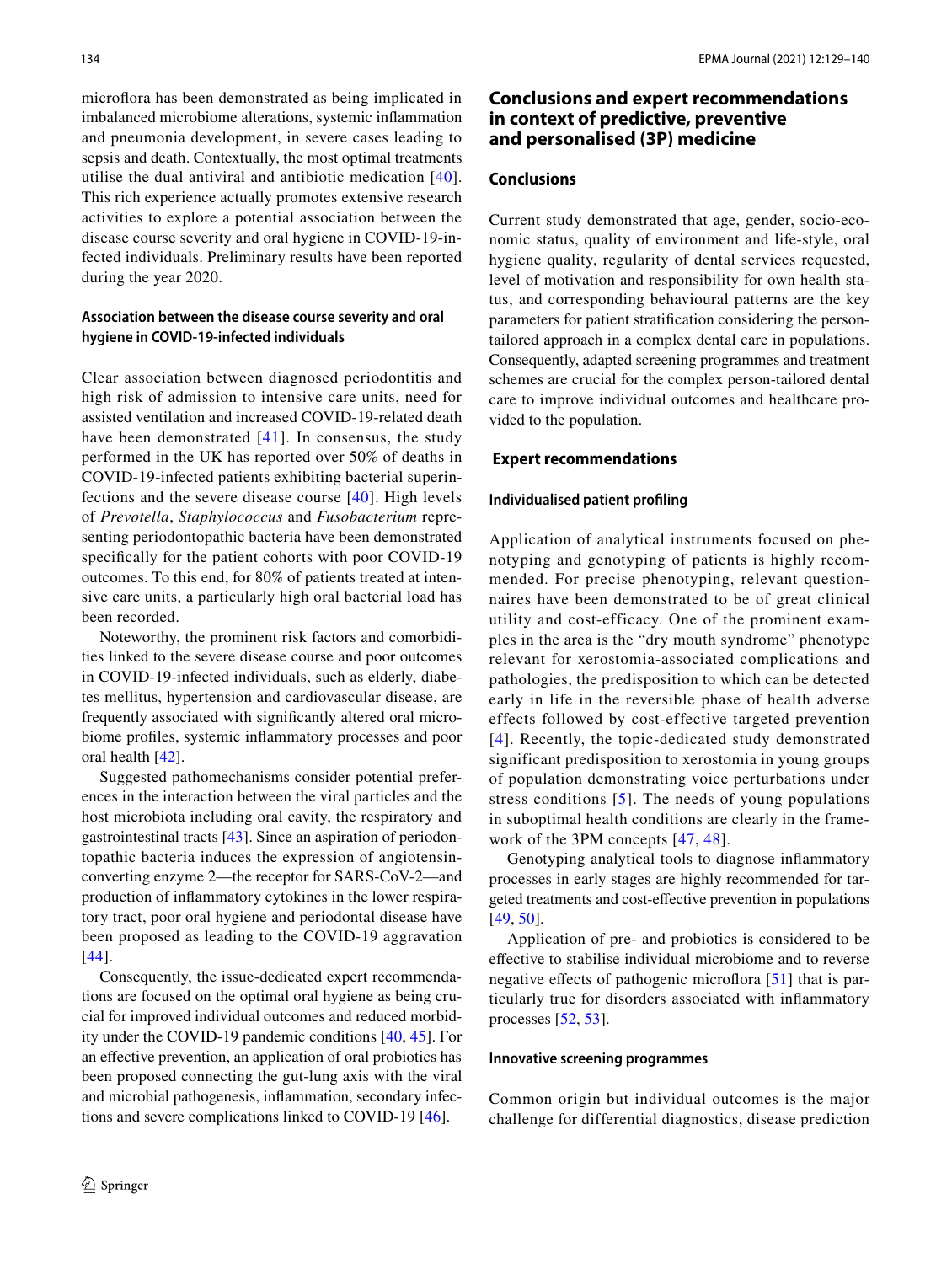and patient stratification based on individualised patient profiling [[54](#page-10-21)]. Contextually, innovative screening programmes should get well equipped by novel approaches and high-tech tools such as liquid biopsy utilising biomarker patterns in body fluids and artificial intelligence (machine learning, disease modelling, etc.) to identify and stratify disease-predisposed individuals and to create an accurate person-tailored treatment regime [[55](#page-10-22)–[57](#page-10-23)].

To this end, bio-banking plays the key role in the era of big data, machine learning, disease prediction, targeted treatments and prevention [[58](#page-10-24)].

### **Educational measures for professionals and stratifed patient groups in populations**

Educational measures play the key role in improving the medical care literacy, broad understanding and acceptance of innovative strategies of 3P medicine by professional groups and in the population [[58\]](#page-10-24). It is expected that principles of participatory medicine as an essential element of 3PM and, consequently, an active role of patients in the treatment procedure may better motivate patients for taking responsibility for their health status and quality of individual outcomes [[22](#page-9-16)].

#### **Collaboration with policy‑makers**

Population health is in focus of predictive, preventive and personalised (3P) medical approach presented above. Consequently, collaboration with policy-makers leading to health policy advancement, development of innovative screening programmes triggered and fnancially supported by the state is pivotal for a signifcant progress in the area of dental care benefting the healthcare system and society at large [\[59](#page-10-25)].

Figures [5,](#page-6-0) [6](#page-7-0), [7](#page-7-1) and [8](#page-8-0) present treatment schemes adapted to individual profles and needs of stratifed groups A, B, C and D.

The proposed treatment schemes difer from each other considering following group-specifc aspects:

- 1. Group A patients have good oral and general health condition and compliance. Therefore, they mainly need to attend a dentist and dental hygienist for treatment, who in turn may re-address the patient to further specialists, if necessary;
- 2. Good general health condition, low compliance and rare periodontal problems are typical for group B patients; however, a regular periodontal consultation is necessary to monitor potential sub-optimal health conditions, wherefrom the patient may be re-addressed for the follow-up consultations by related medical experts, if necessary;



Predictive screening of periodontal patients group A

<span id="page-6-0"></span>**Fig. 5** Predictive, preventive and personalised approach adapted to the specifc needs of the stratifed group A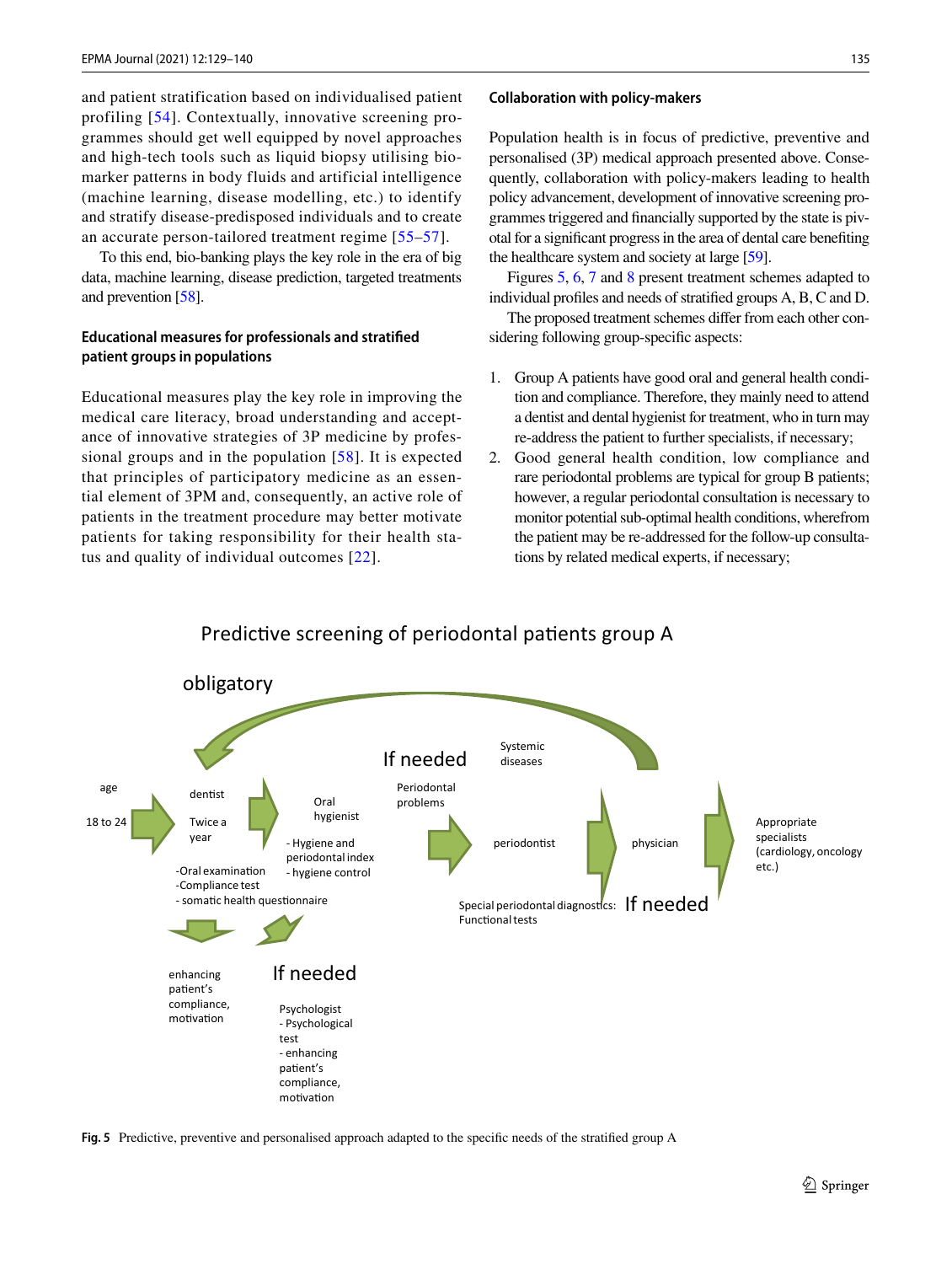

Predictive screening of periodontal patients group B

<span id="page-7-0"></span>



Predictive screening of periodontal patients group C

<span id="page-7-1"></span>**Fig. 7** Predictive, preventive and personalised approach adapted to the specifc needs of the stratifed group C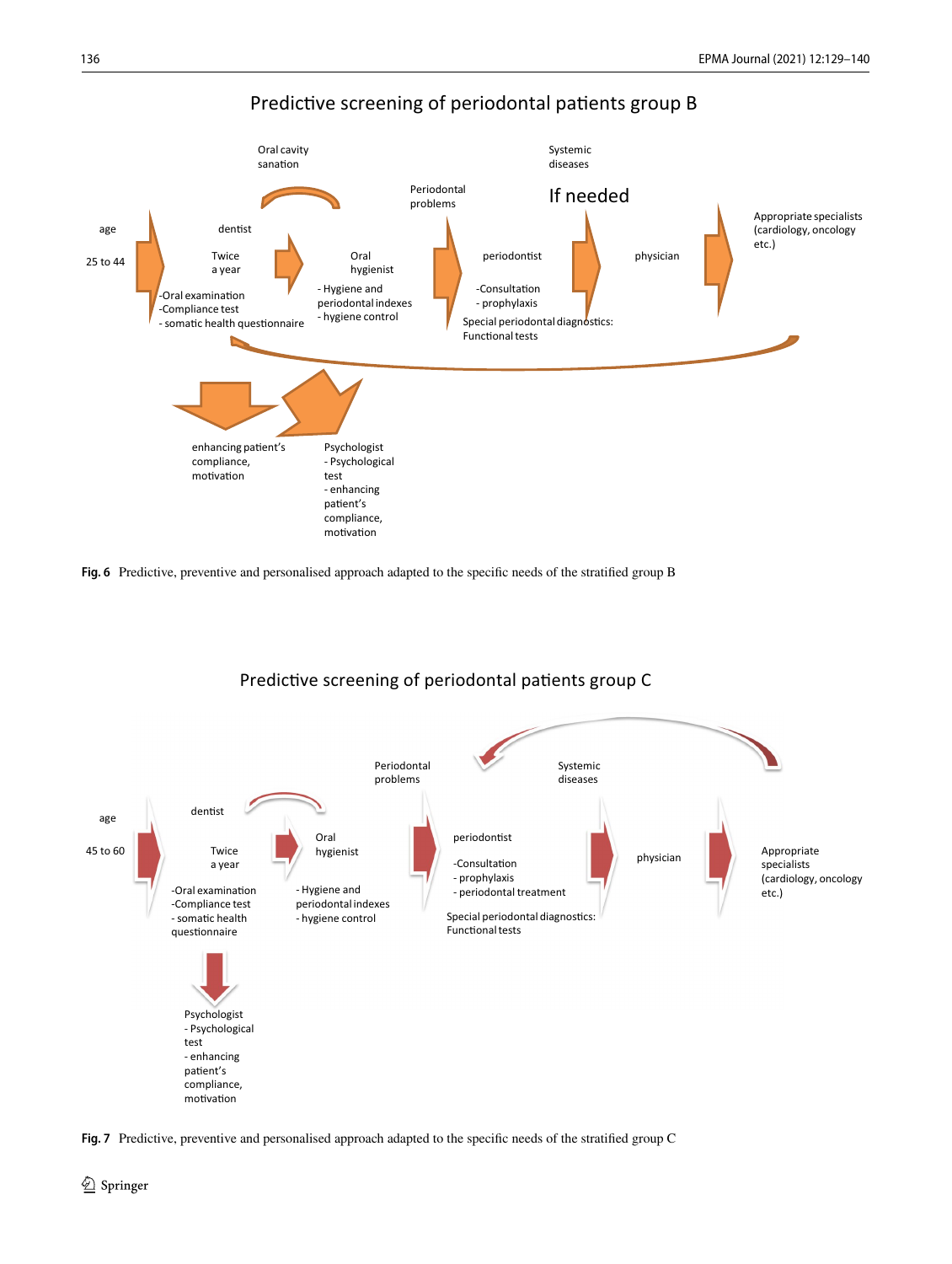

### Predictive screening of periodontal patients group D

<span id="page-8-0"></span>**Fig. 8** Predictive, preventive and personalised approach adapted to the specifc needs of the stratifed group D

- 3. Group C patients usually have periodontal and general health problems, as well as low compliance. Therefore, they need in-depth physical examination and follow-up treatments tailored to the individualised patient profle;
- 4. Periodontal disease with frequent chronic collateral and related pathologies are the central problem of the group D. Therefore, periodontal and accompanied examinations followed by a comprehensive therapeutic approach are essential for this group presenting a severe economic burden.

**Abbreviations** PPPM/3PM: Predictive preventive personalised medicine; PDs: Periodontal diseases; WHO: World Health Organization; GCP: General chronic periodontitis; CVD: Cardiovascular disease; NCD: Non-communicable disease

**Acknowledgements** Authors thank Artem Tishkov for the contribution to the data analysis, Denis Kudryavtsev for his valuable contribution to the project and the City Periodontology Center "PAKS" for funding the presented research.

**Authors' contribution** VT developed concepts and design, contributed to the data collection and drafted the manuscript. LO contributed to the coordination of the project, paper concepts and design, and critically revised the paper draft. TK contributed to the project coordination, data collection and drafting the manuscript. IB provided data analysis and interpretation and contributed to the paper design and drafting. EL was responsible for data collection and contributed to the study design and statistical analysis. MP contributed to concepts, design, analysis and data interpretation. OG created the fnal version of the manuscript and provided expertise in 3P medicine for the data interpretation and conclusions in the international context. All the authors read and approved the fnal manuscript.

**Funding** Open Access funding enabled and organized by Projekt DEAL.

#### **Declarations**

All procedures performed in the study involving human participants were in accordance with the ethical standards of the institutional and/or national research committee and with the 1964 Helsinki declaration and its later amendments or comparable ethical standards. The study was approved by the Ethical Committee of the First Pavlov State Medical University of Saint Petersburg #01–2019. All patients were informed about the purposes of the study and have signed their "consent of the patient participation".

**Consent for publication** All individuals involved were informed about the purposes of the study and have signed their consent for publishing the data. Patients were informed about the purposes of the study and have signed their consent for publishing the data.

**Competing interests** The authors declare no competing interests.

**Open Access** This article is licensed under a Creative Commons Attribution 4.0 International License, which permits use, sharing, adaptation, distribution and reproduction in any medium or format, as long as you give appropriate credit to the original author(s) and the source, provide a link to the Creative Commons licence, and indicate if changes were made. The images or other third party material in this article are included in the article's Creative Commons licence, unless indicated otherwise in a credit line to the material. If material is not included in the article's Creative Commons licence and your intended use is not permitted by statutory regulation or exceeds the permitted use, you will need to obtain permission directly from the copyright holder. To view a copy of this licence, visit<http://creativecommons.org/licenses/by/4.0/>.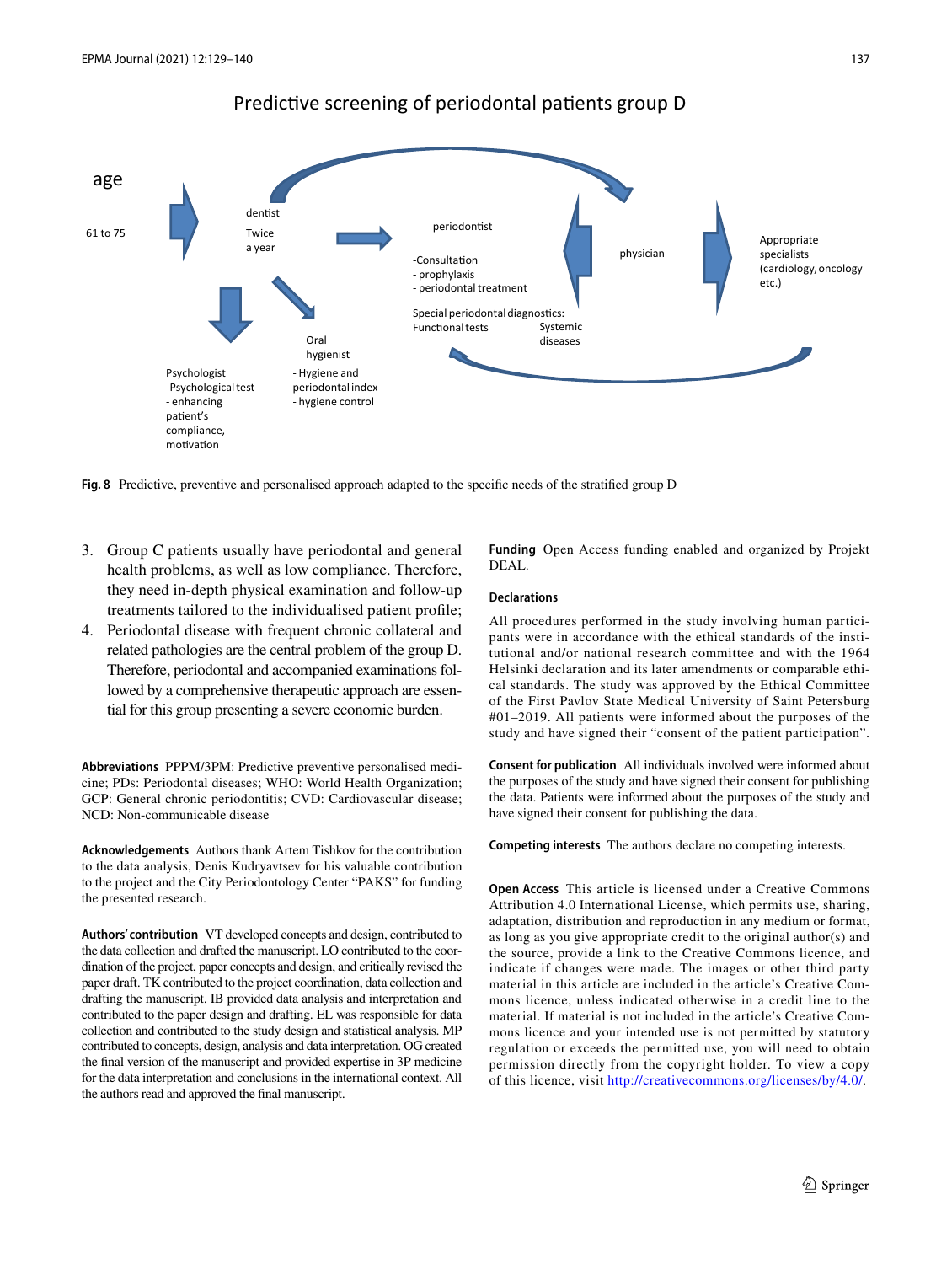### **References**

- <span id="page-9-0"></span>1. Beck JD, Offenbacher S. Systemic effects of periodontitis: epidemiology of periodontal disease and cardiovascular disease. J Periodontol. 2005;76(11 Suppl):2089–100. [https://doi.org/10.1902/jop.](https://doi.org/10.1902/jop.2005.76.11-S.2089) [2005.76.11-S.2089](https://doi.org/10.1902/jop.2005.76.11-S.2089) .
- <span id="page-9-9"></span>2. Larsen T, Fiehn NE. Dental bioflm infections - an update. APMIS. 2017;125(4):376–84.<https://doi.org/10.1111/apm.12688> .
- <span id="page-9-22"></span>3. Sanz M, Marco Del Castillo A, Jepsen S, Gonzalez-Juanatey JR, D'Aiuto F, Bouchard P, Chapple I, Dietrich T, Gotsman I, Graziani F, Herrera D, Loos B, Madianos P, Michel JB, Perel P, Pieske B, Shapira L, Shechter M, Tonetti M, Vlachopoulos C, Wimmer G. Periodontitis and cardiovascular diseases: consensus report. J Clin Periodontol. 2020;47(3):268–88. [https://doi.org/10.1111/jcpe.](https://doi.org/10.1111/jcpe.13189) [13189](https://doi.org/10.1111/jcpe.13189) .
- <span id="page-9-24"></span>4. Kunin A, Polivka J Jr, Moiseeva N, Golubnitschaja O. "Dry Mouth" and "Flammer" syndromes - neglected risks in adolescents and new concepts by predictive, preventive and personalised approach. EPMA J. 2018;9(3):307–17. [https://doi.org/10.1007/s13167-018-](https://doi.org/10.1007/s13167-018-0145-7) [0145-7 .](https://doi.org/10.1007/s13167-018-0145-7)
- <span id="page-9-1"></span>5. Kunin A, Sargheini N, Birkenbihl C, Moiseeva N, Fröhlich H, Golubnitschaja O. Voice perturbations under the stress overload in young individuals: phenotyping and suboptimal health as predictors for cascading pathologies. EPMA J. 2020;11(4):1–11. [https://doi.](https://doi.org/10.1007/s13167-020-00229-8) [org/10.1007/s13167-020-00229-8 .](https://doi.org/10.1007/s13167-020-00229-8)
- <span id="page-9-2"></span>6. Pei J, Li F, Xie Y, Liu J, Yu T, Feng X. Microbial and metabolomic analysis of gingival crevicular fuid in general chronic periodontitis patients: lessons for a predictive, preventive, and personalized medical approach. EPMA J. 2020;11(2):197–215. [https://doi.org/](https://doi.org/10.1007/s13167-020-00202-5) [10.1007/s13167-020-00202-5](https://doi.org/10.1007/s13167-020-00202-5) .
- 7. Mozafari MS, Emami G, Khodadadi H, Baban B. Stem cells and tooth regeneration: prospects for personalized dentistry. EPMA J. 2019;10(1):31–42. <https://doi.org/10.1007/s13167-018-0156-4>.
- <span id="page-9-3"></span>Abebe W. Review of herbal medications with the potential to cause bleeding: dental implications, and risk prediction and prevention avenues. EPMA J. 2019;10(1):51–64. [https://doi.org/10.1007/](https://doi.org/10.1007/s13167-018-0158-2) [s13167-018-0158-2](https://doi.org/10.1007/s13167-018-0158-2) .
- <span id="page-9-4"></span>9. Kinane DF. Causation and pathogenesis of periodontal disease. Periodontol. 2000;2001(25):8–20. [https://doi.org/10.1034/j.1600-](https://doi.org/10.1034/j.1600-0757.2001.22250102.x) 0757.2001.22250102.x.
- <span id="page-9-5"></span>10. Yu JC, Khodadadi H, Baban B. Innate immunity and oral microbiome: a personalized, predictive, and preventive approach to the management of oral diseases. EPMA J. 2019;10(1):43–50. [https://](https://doi.org/10.1007/s13167-019-00163-4) [doi.org/10.1007/s13167-019-00163-4](https://doi.org/10.1007/s13167-019-00163-4) .
- <span id="page-9-6"></span>11. Lalla E, Papapanou PN. Diabetes mellitus and periodontitis: a tale of two common interrelated diseases. Nat Rev Endocrinol. 2011;7(12):738–48.<https://doi.org/10.1038/nrendo.2011.106>.
- <span id="page-9-7"></span>12. Ide M, Linden GJ. Periodontitis, cardiovascular disease and pregnancy outcome–focal infection revisited? Br Dent J. 2014;217(8):467–74.<https://doi.org/10.1038/sj.bdj.2014.903>.
- <span id="page-9-8"></span>13. Cafero C, Matarasso S. Predictive, preventive, personalised and participatory periodontology: 'the 5Ps'age has already started. EPMA J. 2013;4(1):16. <https://doi.org/10.1186/1878-5085-4-16>.
- <span id="page-9-10"></span>Axelsson P, Nyström B, Lindhe J. The long-term effect of a plaque control program on tooth mortality, caries and periodontal disease in adults. Results after 30 years of maintenance. J Clin Periodontol. 2004;31(9):749–57. [https://doi.org/10.1111/j.1600-051X.2004.](https://doi.org/10.1111/j.1600-051X.2004.00563.x) [00563.x](https://doi.org/10.1111/j.1600-051X.2004.00563.x) .
- <span id="page-9-23"></span>15. Chapple IL, Van der Weijden F, Doerfer C, Herrera D, Shapira L, Polak D, Madianos P, Louropoulou A, Machtei E, Donos N, Greenwell H, Van Winkelhoff AJ, Eren Kuru B, Arweiler N, Teughels W, Aimetti M, Molina A, Montero E, Graziani F. Primary prevention of periodontitis: managing gingivitis. J Clin Periodontol. 2015;42(Suppl 16):S71–6.<https://doi.org/10.1111/jcpe.12366> .
- 16. Morrison EC, Ramford SP, Hill RW. Short-term efects of initial, nonsurgical periodontal treatment (hygienic phase). J Clin Periodontol. 1980;7(3):199–211. [https://doi.org/10.1111/j.1600-051x.](https://doi.org/10.1111/j.1600-051x.1980.tb01963.x) [1980.tb01963.x](https://doi.org/10.1111/j.1600-051x.1980.tb01963.x) .
- <span id="page-9-11"></span>17. EPMA World Congress: Traditional forum in predictive, preventive and personalised medicine for multi-professional consideration and consolidation. EPMA J. 2017; Suppl. [https://doi.org/10.](https://doi.org/10.1007/s13167-017-0108-4) [1007/s13167-017-0108-4 .](https://doi.org/10.1007/s13167-017-0108-4)
- <span id="page-9-12"></span>18. Tavakol M, Torabi S, Lyne OD, Zeinaloo AA. A quantitative survey of intern's knowledge of communication skills: an Iranian exploration. BMC Med Educ. 2005;5(1):6. [https://doi.org/10.](https://doi.org/10.1186/1472-6920-5-6) [1186/1472-6920-5-6](https://doi.org/10.1186/1472-6920-5-6) .
- <span id="page-9-13"></span>19. Abraham JA, Golubnitschaja O, Akhmetov I, et al. EPMA-World Congress 2015. EPMA J. 2016; Suppl. [https://doi.org/10.1186/](https://doi.org/10.1186/s13167-016-0054-6) [s13167-016-0054-6 .](https://doi.org/10.1186/s13167-016-0054-6)
- <span id="page-9-14"></span>20. Vujicic M. Solving dentistry's 'busyness' problem. J Am Dent Assoc. 2015;146(8):641–3. [https://doi.org/10.1016/j.adaj.2015.](https://doi.org/10.1016/j.adaj.2015.06.001) 06.001
- <span id="page-9-15"></span>21. Waldman HB, Perlman SP. Ethics, economics and dentistry for individuals with disabilities in New York State. N Y State Dent J. 2016;82(2):38–42.
- <span id="page-9-16"></span>22. Golubnitschaja O, Topolcan O, Kucera R, Costigliola V; EPMA. 10th Anniversary of the European Association for Predictive, Preventive and Personalised (3P) Medicine - EPMA World Congress Supplement 2020. EPMA J. 2020;11(Suppl 1):1–133. [https://doi.](https://doi.org/10.1007/s13167-020-00206-1) [org/10.1007/s13167-020-00206-1](https://doi.org/10.1007/s13167-020-00206-1) .
- 23. Tachalov VV, Orekhova LY, Kudryavtseva TV, Isaeva ER, Loboda ES. Manifestations of personal characteristics in individual oral care. EPMA J. 2016;7:8. [https://doi.org/10.1186/s13167-016-](https://doi.org/10.1186/s13167-016-0058-2) [0058-2 .](https://doi.org/10.1186/s13167-016-0058-2)
- <span id="page-9-17"></span>24. Tachalov VV, Orekhova LY, Isaeva ER, Kudryavtseva TV, Loboda ES, Sitkina EV. Characteristics of dental patients determining their compliance level in dentistry: relevance for predictive, preventive, and personalized medicine. EPMA J. 2018;9(4):379–85. <https://doi.org/10.1007/s13167-018-0152-8>.
- <span id="page-9-18"></span>25. Sorokin MY, Lutova NB, Wied VD. A role of motivation for treatment in the structure of compliance in psychopharmacologically treated patients. Zh Nevrol Psikhiatr Im S S Korsakova. 2016;116(4):32–36. Russian. [https://doi.org/10.17116/jnevro2016](https://doi.org/10.17116/jnevro20161164132-36) [1164132-36 .](https://doi.org/10.17116/jnevro20161164132-36)
- <span id="page-9-19"></span>26. Baker SR, Gibson B, Locker D. Is the oral health impact profle measuring up? Investigating the scale's construct validity using structural equation modelling. Community Dent Oral Epidemiol. 2008;36(6):532–41. [https://doi.org/10.1111/j.1600-0528.2008.](https://doi.org/10.1111/j.1600-0528.2008.00440.x) 00440.x
- 27. Johnson RJ, Wolinsky FD. Gender, race, and health: the structure of health status among older adults. Gerontologist. 1994;34(1):24– 35.<https://doi.org/10.1093/geront/34.1.24>.
- 28. Landon BE, Wilson IB, Cleary PD. A conceptual model of the efects of health care organizations on the quality of medical care. JAMA. 1998;279(17):1377–82. [https://doi.org/10.1001/jama.279.](https://doi.org/10.1001/jama.279.17.1377) [17.1377](https://doi.org/10.1001/jama.279.17.1377) .
- 29. Gilbert P. The evolved basis and adaptive functions of cognitive distortions. Br J Med Psychol. 1998;71(Pt 4):447–63. [https://doi.](https://doi.org/10.1111/j.2044-8341.1998.tb01002.x) [org/10.1111/j.2044-8341.1998.tb01002.x](https://doi.org/10.1111/j.2044-8341.1998.tb01002.x) .
- 30. Locker D, Gibson B. The concept of positive health: a review and commentary on its application in oral health research. Community Dent Oral Epidemiol. 2006;34(3):161–73. [https://doi.org/](https://doi.org/10.1111/j.1600-0528.2006.00263.x) [10.1111/j.1600-0528.2006.00263.x .](https://doi.org/10.1111/j.1600-0528.2006.00263.x)
- <span id="page-9-21"></span>31. MacEntee MI. An existential model of oral health from evolving views on health, function and disability. Community Dent Health. 2006;23(1):5–14.
- <span id="page-9-20"></span>32. Brondani MA, MacEntee MI, Bryant SR, O'Neill B. Using written vignettes in focus groups among older adults to discuss oral health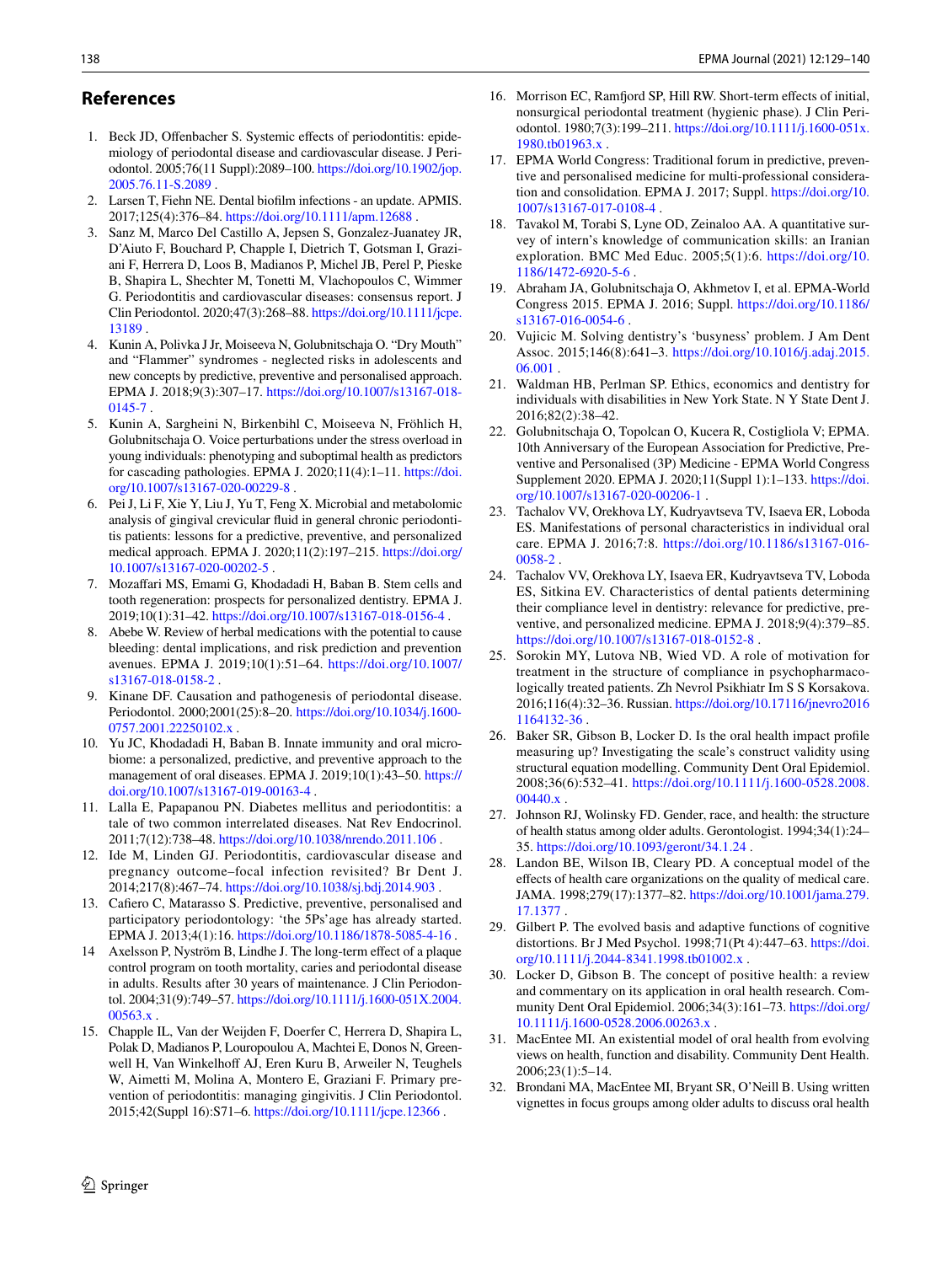as a sensitive topic. Qual Health Res. 2008;18(8):1145–53. [https://](https://doi.org/10.1177/1049732308320114) [doi.org/10.1177/1049732308320114 .](https://doi.org/10.1177/1049732308320114)

- <span id="page-10-0"></span>33. Kop WJ, Gottdiener JS, Tangen CM, Fried LP, McBurnie MA, Walston J, Newman A, Hirsch C, Tracy RP. Infammation and coagulation factors in persons  $> 65$  years of age with symptoms of depression but without evidence of myocardial ischemia. Am J Cardiol. 2002;89(4):419–24. [https://doi.org/10.1016/s0002-](https://doi.org/10.1016/s0002-9149(01)02264-0) [9149\(01\)02264-0](https://doi.org/10.1016/s0002-9149(01)02264-0) .
- <span id="page-10-1"></span>34. Xue QL, Bandeen-Roche K, Varadhan R, Zhou J, Fried LP. Initial manifestations of frailty criteria and the development of frailty phenotype in the Women's Health and Aging Study II. J Gerontol A Biol Sci Med Sci. 2008;63(9):984–90. [https://doi.org/10.1093/](https://doi.org/10.1093/gerona/63.9.984) [gerona/63.9.984 .](https://doi.org/10.1093/gerona/63.9.984)
- <span id="page-10-4"></span>35. Nazir MA. Prevalence of periodontal disease, its association with systemic diseases and prevention. Int J Health Sci (Qassim). 2017;11(2):72–80.
- <span id="page-10-5"></span>36. Kitamura M, Mochizuki Y, Miyata Y, Obata Y, Mitsunari K, Matsuo T, Ohba K, Mukae H, Yoshimura A, Nishino T, Sakai H. Pathological characteristics of periodontal disease in patients with chronic kidney disease and kidney transplantation. Int J Mol Sci. 2019;20(14):3413.<https://doi.org/10.3390/ijms20143413>.
- <span id="page-10-6"></span>37. Konkel JE, O'Boyle C, Krishnan S. Distal consequences of oral infammation. Front Immunol. 2019;10:1403. [https://doi.org/10.](https://doi.org/10.3389/fimmu.2019.01403) [3389/fmmu.2019.01403](https://doi.org/10.3389/fimmu.2019.01403) .
- <span id="page-10-7"></span>38. Hoare A, Soto C, Rojas-Celis V, Bravo D. Chronic infammation as a link between periodontitis and carcinogenesis. Mediators Infamm. 2019;2019:1029857. [https://doi.org/10.1155/2019/](https://doi.org/10.1155/2019/1029857) [1029857](https://doi.org/10.1155/2019/1029857) .
- <span id="page-10-8"></span>39. Cox MJ, Loman N, Bogaert D, O'Grady J. Co-infections: potentially lethal and unexplored in COVID-19. Lancet Microbe. 2020;1(1):e11. [https://doi.org/10.1016/S2666-5247\(20\)30009-4](https://doi.org/10.1016/S2666-5247(20)30009-4) .
- <span id="page-10-2"></span>40. Sampson V, Kamona N, Sampson A. Could there be a link between oral hygiene and the severity of SARS-CoV-2 infections? Br Dent J. 2020;228(12):971–5. [https://doi.org/10.1038/s41415-](https://doi.org/10.1038/s41415-020-1747-8) [020-1747-8](https://doi.org/10.1038/s41415-020-1747-8) .
- <span id="page-10-9"></span>41. Marouf N, Cai W, Said KN, Daas H, Diab H, Chinta VR, Hssain AA, Nicolau B, Sanz M, Tamimi F. Association between periodontitis and severity of COVID-19 infection: a case-control study. J Clin Periodontol. 2021.<https://doi.org/10.1111/jcpe.13435> .
- <span id="page-10-3"></span>42. Pitones-Rubio V, Chávez-Cortez EG, Hurtado-Camarena A, González-Rascón A, Serafín-Higuera N. Is periodontal disease a risk factor for severe COVID-19 illness? Med Hypotheses. 2020;144:109969. <https://doi.org/10.1016/j.mehy.2020.109969>.
- <span id="page-10-10"></span>43. Xiang Z, Koo H, Chen Q, Zhou X, Liu Y, Simon-Soro A. Potential implications of SARS-CoV-2 oral infection in the host microbiota. J Oral Microbiol. 2020;13(1):1853451. [https://doi.org/10.1080/](https://doi.org/10.1080/20002297.2020.1853451) [20002297.2020.1853451 .](https://doi.org/10.1080/20002297.2020.1853451)
- <span id="page-10-11"></span>44. Takahashi Y, Watanabe N, Kamio N, Kobayashi R, Iinuma T, Imai K. Aspiration of periodontopathic bacteria due to poor oral hygiene potentially contributes to the aggravation of COVID-19. J Oral Sci. 2020;63(1):1–3. [https://doi.org/10.2334/josnusd.20-](https://doi.org/10.2334/josnusd.20-0388) [0388](https://doi.org/10.2334/josnusd.20-0388) .
- <span id="page-10-12"></span>45. Botros N, Iyer P, Ojcius DM. Is there an association between oral health and severity of COVID-19 complications? Biomed J. 2020;43(4):325–7. [https://doi.org/10.1016/j.bj.2020.05.016 .](https://doi.org/10.1016/j.bj.2020.05.016)
- <span id="page-10-13"></span>46. Baindara P, Chakraborty R, Holliday ZM, Mandal SM, Schrum AG. Oral probiotics in coronavirus disease 2019: connecting the gut-lung axis to viral pathogenesis, infammation, secondary infection and clinical trials. New Microbes New Infect. 2021;40:100837. <https://doi.org/10.1016/j.nmni.2021.100837>.
- <span id="page-10-14"></span>47. Golubnitschaja O. Flammer syndrome – from phenotype to associated pathologies, prediction, prevention and personalisation V.11, 2019, ISBN 978-3-030-13549-2 ISBN 978-3-030-13550- 8 (eBook), <https://doi.org/10.1007/978-3-030-13550-8>.
- <span id="page-10-15"></span>48. Koklesova L, Liskova A, Samec M, Qaradakhi T, Zulli A, Smejkal K, Kajo K, Jakubikova J, Behzadi P, Pec M, Zubor P, Biringer

K, Kwon TK, Büsselberg D, Sarria GR, Giordano FA, Golubnitschaja O, Kubatka P. Genoprotective activities of plant natural substances in cancer and chemopreventive strategies in the context of 3P medicine. EPMA J. 2020;11(2):261–87. [https://doi.org/10.](https://doi.org/10.1007/s13167-020-00210-5)

- <span id="page-10-16"></span>[1007/s13167-020-00210-5 .](https://doi.org/10.1007/s13167-020-00210-5) 49. Qian S, Golubnitschaja O, Zhan X. Chronic infammation: key player and biomarker-set to predict and prevent cancer development and progression based on individualized patient profles. EPMA J. 2019;10(4):365–81. [https://doi.org/10.1007/s13167-](https://doi.org/10.1007/s13167-019-00194-x) [019-00194-x .](https://doi.org/10.1007/s13167-019-00194-x)
- <span id="page-10-17"></span>50. Maturo MG, Soligo M, Gibson G, Manni L, Nardini C. The greater infammatory pathway-high clinical potential by innovative predictive, preventive, and personalized medical approach. EPMA J. 2019;11(1):1–16. [https://doi.org/10.1007/s13167-019-](https://doi.org/10.1007/s13167-019-00195-w) 00195-w
- <span id="page-10-18"></span>51. Bubnov R, Babenko L, Lazarenko L, Kryvtsova M, Shcherbakov O, Zholobak N, Golubnitschaja O, Spivak M. Can tailored nanoceria act as a prebiotic? Report on improved lipid profle and gut microbiota in obese mice. EPMA J. 2019;10(4):317–35. https://doi.org/10.1007/s13167-019-00190-1.
- <span id="page-10-19"></span>52. Alvarenga L, Cardozo LFMF, Lindholm B, Stenvinkel P, Mafra D. Intestinal alkaline phosphatase modulation by food components: predictive, preventive, and personalized strategies for novel treatment options in chronic kidney disease. EPMA J. 2020;11(4):565– 79.<https://doi.org/10.1007/s13167-020-00228-9>.
- <span id="page-10-20"></span>53. Ahluwalia P, Ahluwalia M, Vaibhav K, Mondal A, Sahajpal N, Islam S, Fulzele S, Kota V, Dhandapani K, Baban B, Rojiani AM, Kolhe R. Infections of the lung: a predictive, preventive and personalized perspective through the lens of evolution, the emergence of SARS-CoV-2 and its pathogenesis. EPMA J. 2020;11(4):1–21. <https://doi.org/10.1007/s13167-020-00230-1>.
- <span id="page-10-21"></span>54. Koklesova L, Samec M, Liskova A, Zhai K, Büsselberg D, Giordano FA, Kubatka P, Golunitschaja O. Mitochondrial impairments in aetiopathology of multifactorial diseases: common origin but individual outcomes in context of 3P medicine. EPMA J. 2021;12(1):27–40. <https://doi.org/10.1007/s13167-021-00237-2>.
- <span id="page-10-22"></span>55. Liskova A, Samec M, Koklesova L, Giordano FA, Kubatka P, Golubnitschaja O. Liquid biopsy is instrumental for 3PM dimensional solutions in cancer management. J Clin Med. 2020;9(9):2749. <https://doi.org/10.3390/jcm9092749>.
- 56. Torres Crigna A, Marek Samec M, Koklesova L, Liskova A, Giordano FA, Kubatka P, Golubnitschaja O. Cell-free nucleic acid patterns in disease prediction and monitoring – hype or hope? EPMA J. 2020;11(4):1–25. [https://doi.org/10.1007/s13167-020-](https://doi.org/10.1007/s13167-020-00226-x) [00226-x .](https://doi.org/10.1007/s13167-020-00226-x)
- <span id="page-10-23"></span>57. Kou F, Zhu C, Wan H, Xue F, Wang J, Xiang L, Li J. Endothelial progenitor cells as the target for cardiovascular disease prediction, personalized prevention, and treatments: progressing beyond the state-of-the-art. EPMA J. 2020;11(4):629–43. [https://doi.org/10.](https://doi.org/10.1007/s13167-020-00223-0) [1007/s13167-020-00223-0 .](https://doi.org/10.1007/s13167-020-00223-0)
- <span id="page-10-24"></span>58. Kinkorová J, Topolčan O. Biobanks in the era of big data: objectives, challenges, perspectives, and innovations for predictive, preventive, and personalised medicine. EPMA J. 2020;11(3):333–41. <https://doi.org/10.1007/s13167-020-00213-2>.
- <span id="page-10-25"></span>59. Golubnitschaja O, Baban B, Boniolo G, Wang W, Bubnov R, Kapalla M, Krapfenbauer K, Mozafari M, Costigliola V. Medicine in the early twenty-frst century: paradigm and anticipation – EPMA position paper 2016. EPMA J. 2016;7:23. [https://doi.org/](https://doi.org/10.1186/s13167-016-0072-4) [10.1186/s13167-016-0072-4](https://doi.org/10.1186/s13167-016-0072-4) .

**Publisher's note** Springer Nature remains neutral with regard to jurisdictional claims in published maps and institutional affiliations.